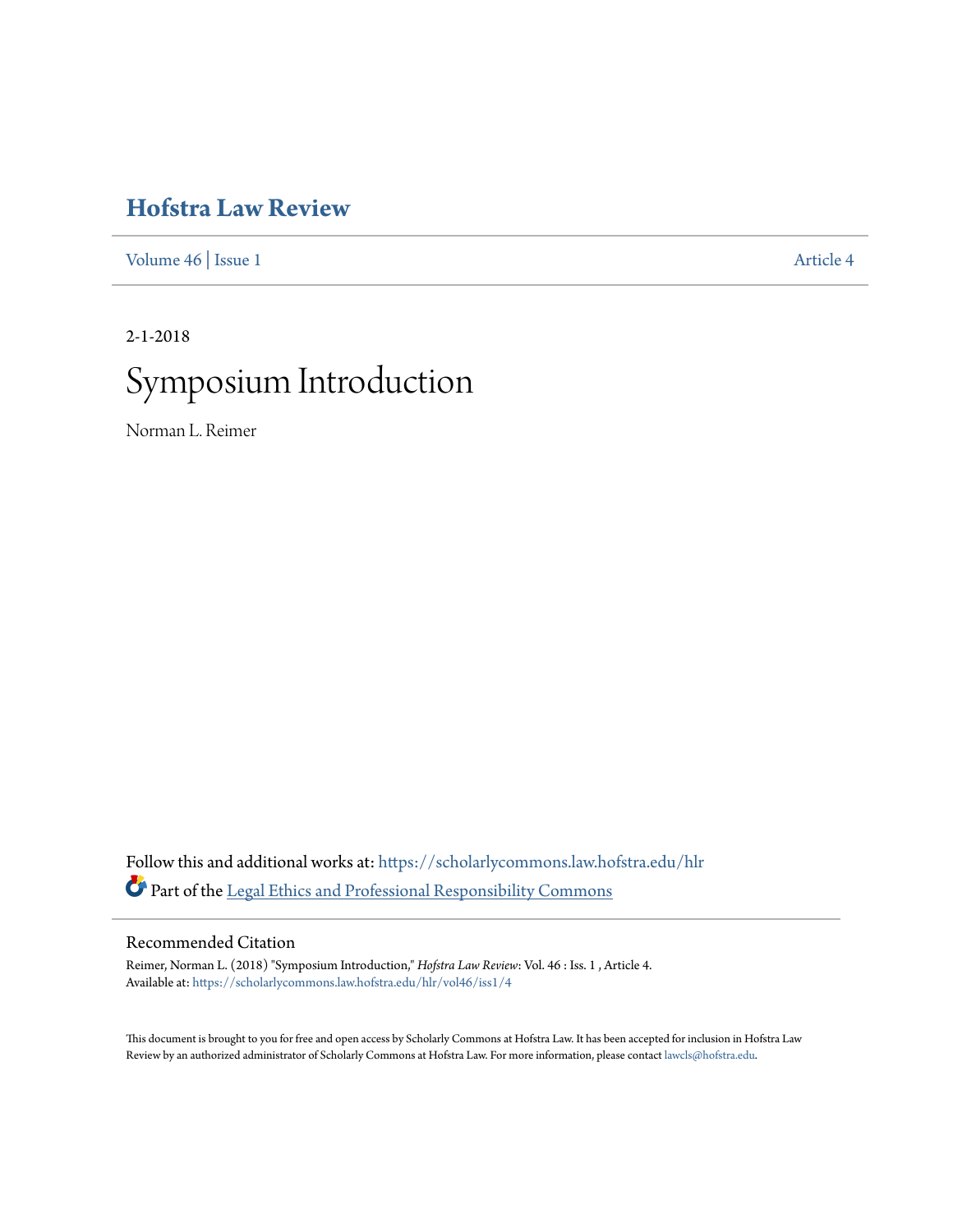## SYMPOSIUM INTRODUCTION

#### *Norman L. Reimer*\*

In the American justice system, the judge controls the court. All the trappings of courtroom decorum underscore this power. The judge is usually placed front and center, often on a raised platform. Everyone present is expected to rise when the judge enters the room. The audience is required to be silent. Lawyers are expected to rise when speaking to judges, and to address them with an honorific. Wanton disrespect may result in disciplinary action or contempt proceedings. These protocols of honor and deference are emblematic of the judge's supreme authority and power to control what happens in the court proceedings. Thus, when considering the justice crisis that afflicts the criminal courts in the United States, two unavoidable questions must be confronted. First, to what extent has judicial use or abdication of this authority contributed to the crisis? Second, how can the prudent exercise of judicial authority alleviate the pervasive injustice in the nation's lower courts?

The National Association of Criminal Defense Lawyers ("NACDL") has for the past decade sought to expose and rectify the multitude of problems that afflict the criminal courts: failure to provide counsel; inadequate advice of rights; lack of interpreters for non-English speaking accused persons; inadequate resources and staggeringly large caseloads when counsel is available; the misuse of bail as ransom to procure guilty pleas; the imposition of a litany of fees, which may subject the individual to subsequent sanctions; one-time only plea offers that require accused persons to plead guilty without affording counsel adequate time to conduct an investigation or procure discovery; and the failure to recognize and adequately apprize the accused of a cascade of potential consequences that may result from a guilty plea.

For the most part, NACDL's criminal court reform efforts have focused on advocating for the right to counsel through a concerted effort to ensure independence, funding, and training for the public defense bar. Other efforts have addressed overcriminalization, pretrial justice reform,

1

l

 <sup>\*</sup> Executive Director, National Association of Criminal Defense Lawyers, Foundation for Criminal Justice.